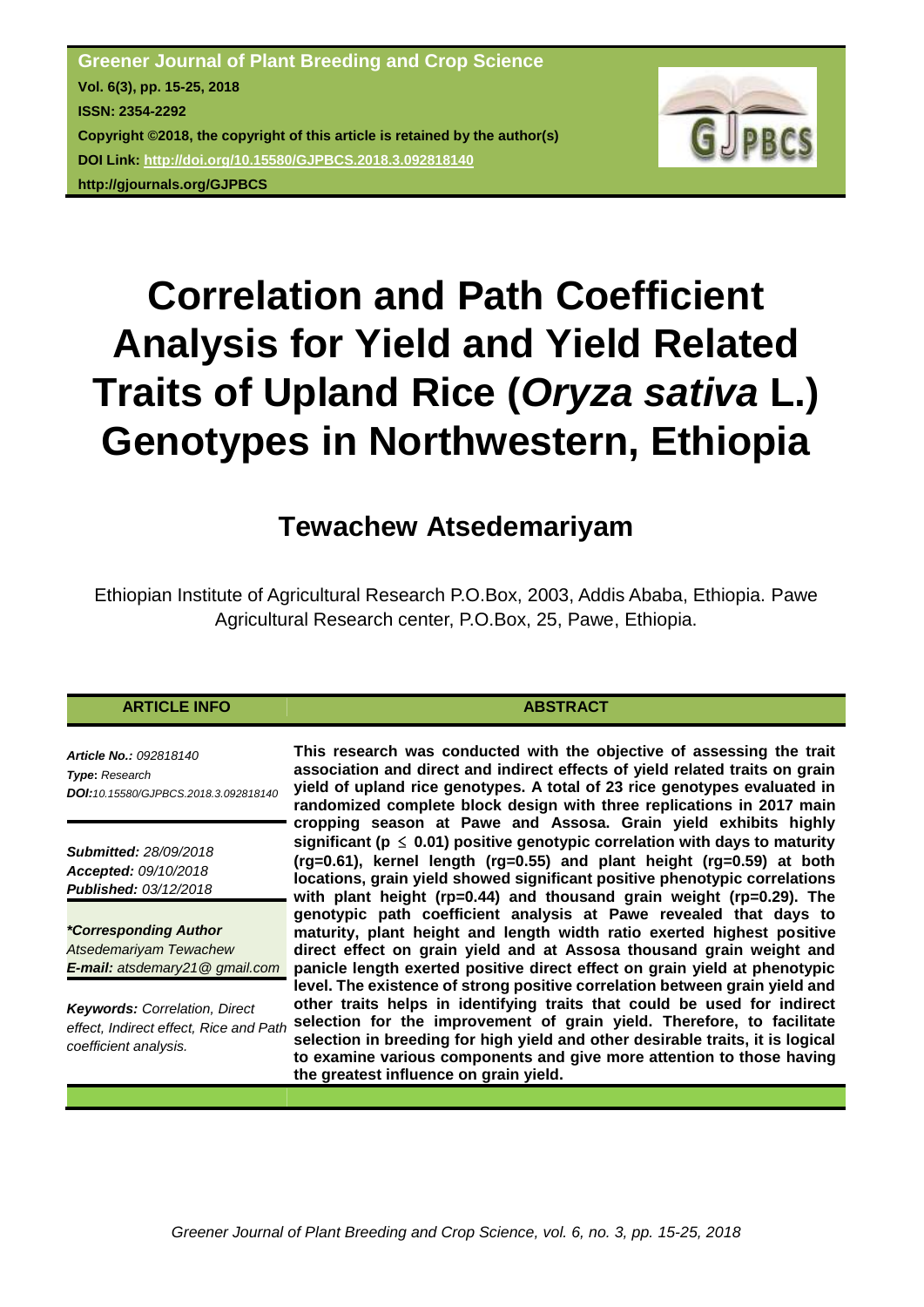#### **INTRODUCTION**

Rice belongs to the family Poaceae and genus *Oryza* and most probably originated in India or Southeastern Asia. It is the world's second most important cereal crop next to wheat. It has two cultivated and 22 wild species. The cultivated species are the Asian rice, *Oryza sativa* L. and the African rice, *Oryza glaberrima*  Steud. Rice is a diploid species with a chromosome number of  $2n = 24$ , is normally a self-pollinated crop but up to 3% natural out crossing may occur depending on the cultivar and the environment, although about 0.5% is the average out-crossing level (Poehlman and Sleper,1995). The production of d constraints are many of which the development of rice varieties with higher yield potential and greater yield stability are needed to tackle the food insecurity in many countries of the world (Dogara and Jumare, 2014).

Ethiopia has tremendous potential to Increase the area under rice and is looking for partnerships to make use of this land (ECRD, 2012). In Ethiopia, in 2017, about 48,418.09 ha of land were cultivated to with the total production of 1,360,007.26 Quintals (CSA, 2017). Path coefficient analysis partitions the genetic correlation between yield and its component traits into direct and indirect effects and hence has effectively been used in identifying useful traits as selection criteria to improve grain yield in rice (Sadeghi, 2011). The goal of the path analysis is to accept descriptions of the correlation between the traits, based on a model of cause and effect relationship and to estimate the importance of the affecting traits on a specific trait (Azarpor, 2013).

Correlation study provides a measure of association between characters and helps to identify important characters to be considered while making elucidates selection. Breeding strategy in rice mainly depends upon the degree of associated characters as well as its magnitude and nature of variation (Zahid *et al.,* 2006). Therefore, this research was conducted with the objective to determine association among traits, direct and indirect effects of traits on grain yield of upland rice.

#### **MATERIALS AND METHODS**

The experiment was conducted at two locations, namely Pawe Agricultural Research Center (PARC) and Assosa during the main cropping season of 2017. A total of 23 upland rice genotypes were obtained from Fogera National Rice Research and Training Center (FNRRTC).The experiment was conducted in Randomized Complete Block Design (RCBD) with three replications. A plot consisting six rows of 5 m long by 1.2m width (6  $m^2$ ) with spacing of 0.2 m between rows, 0.3 m between plots and 1.5 m between blocks was used. Data on grain yield and other important agronomic traits and quality traits were collected on plot and individual plant basis at each location. Crop phenology parameters were registered by visual observation of plants grown in a net plot, growth characters were measured from pre-tagged 5 randomly taken plants from central rows while yield and yield components were measured from plants in the net plots.

#### **Data Analysis**

Phenotypic  $(r_p)$  and genotypic  $(r_g)$  correlations between two traits were estimated using the formula suggested by Johnson *et al*. (1955) and Singh and Chaudhury (1985).

$$
r_{p} = \frac{P \text{cov}_{xy}}{\sqrt{(V_{p}X.V_{p}y)}}
$$
 
$$
r_{g} = \frac{G \text{cov}_{xy}}{\sqrt{(V_{g}x.V_{g}y)}}
$$

Where,

 $r_p$  = Phenotypic correlation coefficient

 $r<sub>g</sub>$  = Genotypic correlation coefficient

 $Pcov_{xy}$  = Phenotypic covariance between variables x and y

 $Gcov_{xy}$  = Genotypic covariance between variables x and y

 $V_p x$  = Phenotypic variance of variable x

 $V_{\alpha}x$  = Genotypic variance of variable x

 $V<sub>p</sub>y$  = Phenotypic variance of variable y

 $V_0$ y = Genotypic variance of variable y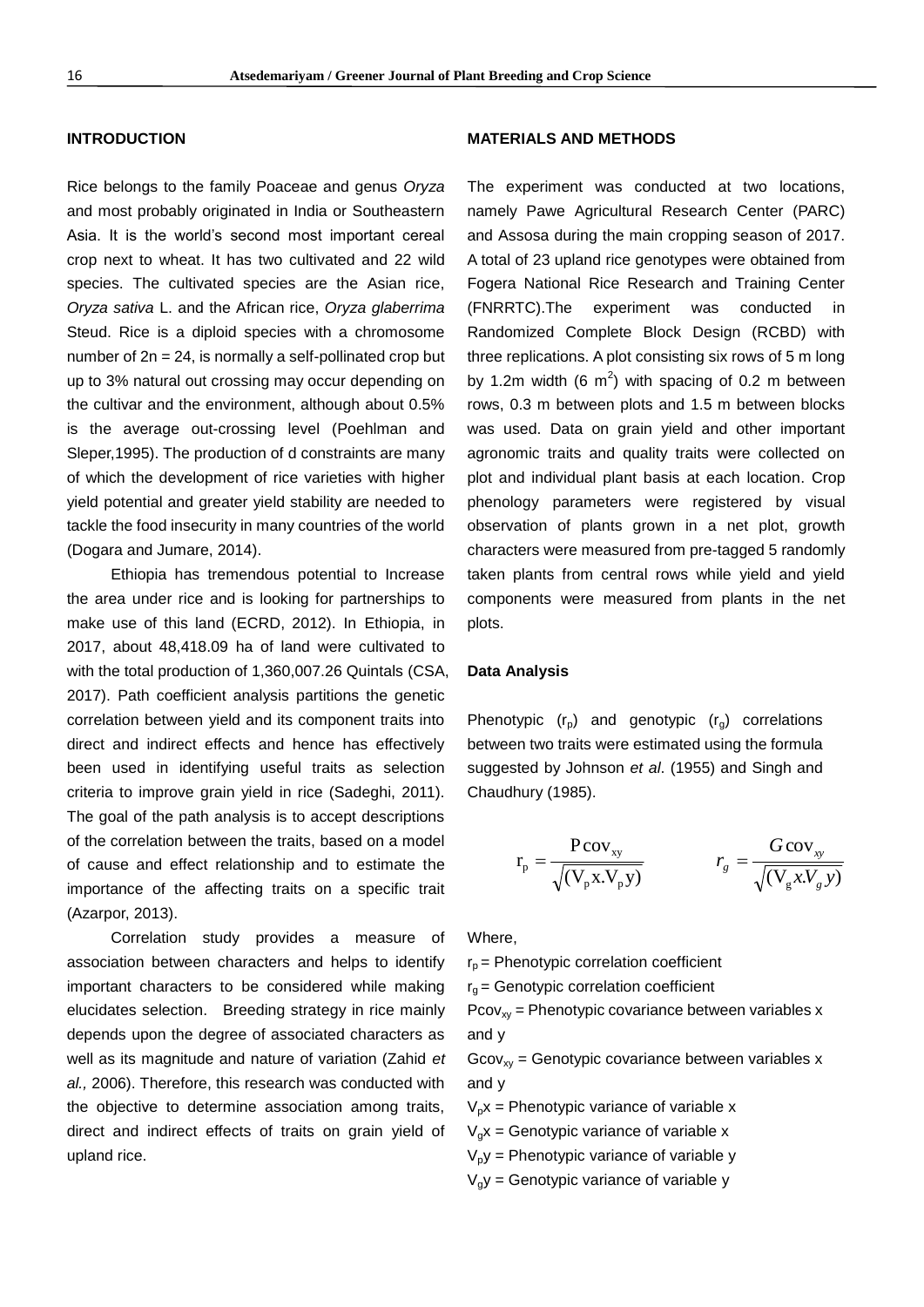The calculated phenotypic correlation value was tested for its significance using t-test:

$$
t = r_{ph}/SE(r_p),
$$

Where,  $r_p$  = Phenotypic correlation; SE  $(r_p)$  = Standard error of phenotypic correlation obtained using the following formula (Sharma, 1998).

SE 
$$
(r_p) = \sqrt{\frac{1 - r^2 ph}{n - 2}}
$$
,

Where, n is the number of genotypes tested,  $r^2$ <sub>p</sub> is phenotypic correlation coefficient.

The coefficients of correlations at genotypic levels were tested for their significance by the formula described by Robertson (1959) as indicated below:

# $t = r_{\text{ax}}/SEr_{\text{ax}}$

The calculated ''t'' value was compared with the tabulated ''t'' value at (n-2) degree of freedom at 5% level of significance. Where, n is number of genotypes.

$$
SEr_{\text{gxy}} = \sqrt{\frac{1 - r2gyy}{hzx} \cdot h2y} ,
$$

Where,  $h^2x$  = Heritability of trait x.  $h^2y$  = Heritability of trait y.

Based on genotypic and phenotypic correlations, path coefficient analysis which refers to the estimation of direct and indirect effects of the seed yield attributing characters (independent character) on seed yield (dependent character) was calculated based on the method used by Dewey and Lu (1959) as follows:

rij = Pij + Σrikpkj

#### where,

rij = mutual association between the independent character (i) and dependent character (j) as measured by the genotypic and phenotypic correlation coefficients.

Pij = direct effects of the independent character (i) on the dependent variable (j) as measured by the genotypic path coefficients, and Σrikpkj = Summation of components of indirect effects of a given independent character (i) on a given dependent character (j) via all other independent characters (k).

The residual effect, which determines how best the causal factors account for the variability of the dependent factor yield, was computed using the formula;

 $1=p^2R + \Sigma p$  iirii

Where,  $p^2R$  is the residual effect. p ij rij = the product of direct effect of any variable and its

correlation coefficient with yield.

## **RESULTS AND DISCUSSION**

#### **Correlation Coefficient Analysis**

Grain yield exhibits highly significant positive genotypic correlation with days to maturity (rg=0.61), kernel length (rg=0.55) and plant height (rg=0.59). Days to heading (rg=0.5), days to flowering (rg=0.41) and length width ratio (rg=0.49) also showed significant positive correlation with grain yield at Pawe. Similar findings were observed by Khare *et al.* (2014) and reported positive significant correlation between grain yield with days to flowering, days to maturity and plant height. Ekka *et al.* (2015) also reported grain yield had significant and positive correlation with days to flowering and plant height; Reddy and Suresh, (2013) also reported grain yield showed significant positive correlation with plant height. At Assosa, there was no any yield related trait associate positively and significantly with grain yield at genotypic level. Plant height, kernel width, protein content, thousand grain weight and kernel thickens had positive genotypic association with grain yield but not significant.

At Pawe, The strongest and highly significant genotypic association was observed between days to heading and days to flowering (rg= 0.95) followed by length width ratio with kernel length (rg= 0.94), kernel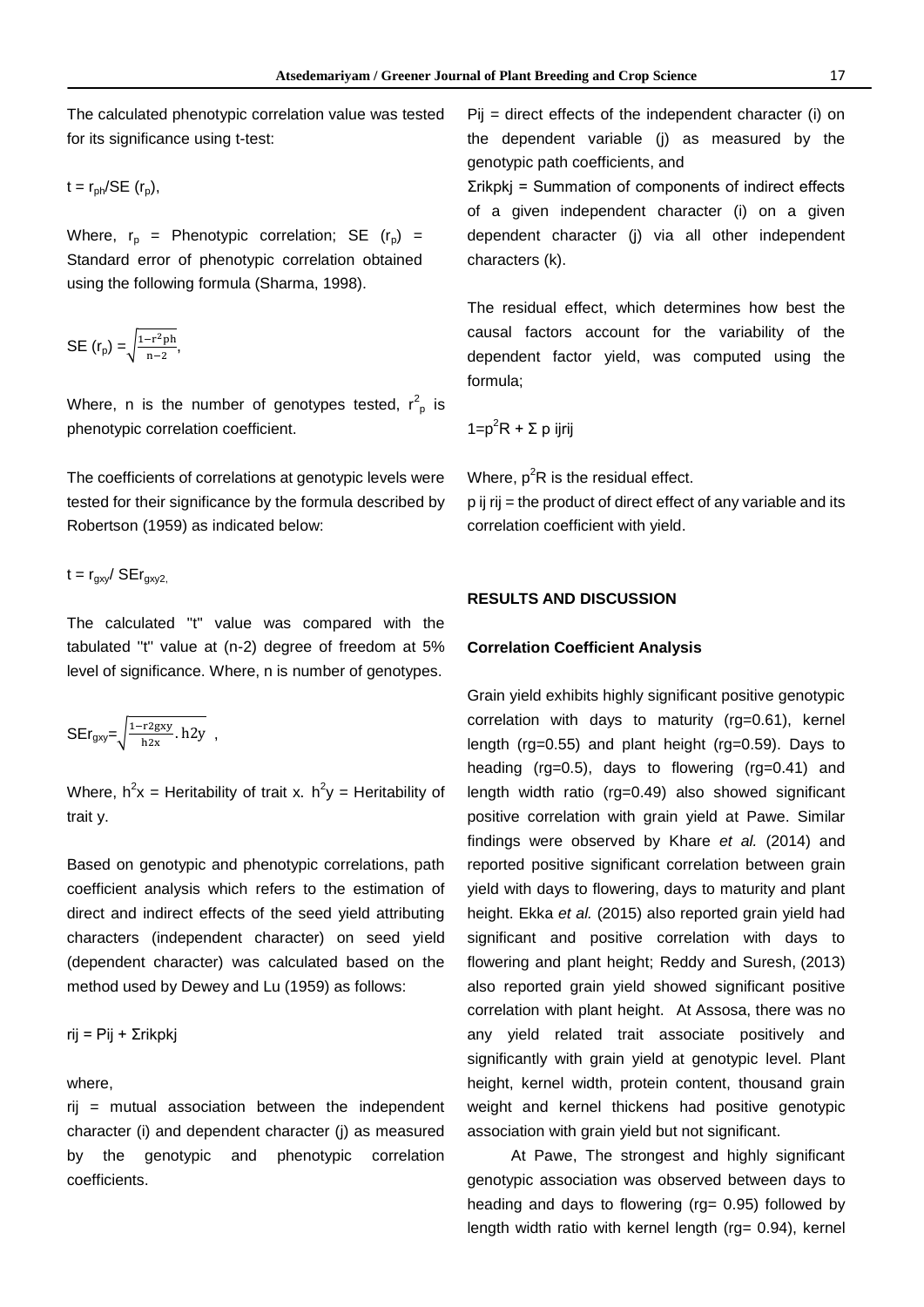width with kernel thickens (rg= 0.84) and days to heading with days to maturity (rg= 0.83). The genotypic correlation coefficient in most cases was higher than their corresponding phenotypic correlation coefficients indicating the association is largely due to genetic cause. Bagati *et al.* (2016) and Kumar and Roy (2015) reported similar findings. Days to heading showed significant (rg=0.01) strong positive genotypic correlation with days to flowering (rg=0.98) (Table 1). In the same time, days to maturity showed highly

significant positive genotypic correlations with days to flowering (rg=0.95), days to heading (rg=0.95), kernel length (rg=0.77), number of unfilled grains per panicle (rg=0.55) and length width ratio (rg=0.79). Osman *et al.* (2012) also reported days to maturity were positively and significantly correlated with days to 50% flowering. Kernel length and length width ratio also showed highly significant positive genotypic correlation with days to heading and days to flowering at Assosa.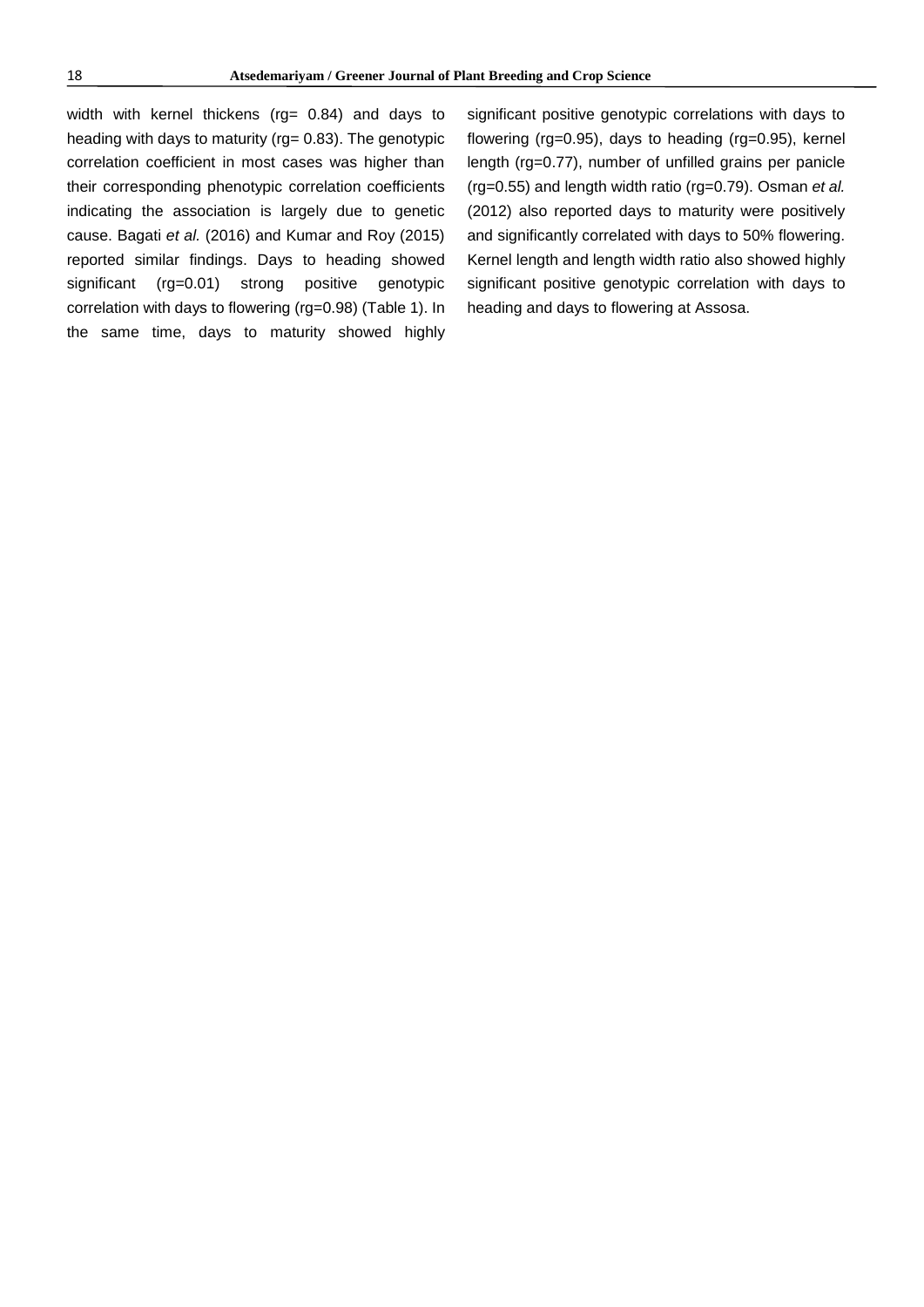| Variable    | <b>DH</b> | DF        | DM        | PH       | <b>PL</b> | <b>FTPP</b> | <b>UGPP</b> | <b>TGW</b>     | KL        | <b>KW</b> | KT        | <b>L/W</b> | <b>PC</b> | GY        |
|-------------|-----------|-----------|-----------|----------|-----------|-------------|-------------|----------------|-----------|-----------|-----------|------------|-----------|-----------|
| DH          |           | $0.95**$  | $0.83**$  | $0.83**$ | 0.25      | 0.09        | 0.18        | $0.47*$        | $0.59**$  | $-0.32$   | $-0.46$   | $0.56**$   | $-0.005$  | $0.5*$    |
| DF          | $0.98**$  |           | $0.74***$ | $0.51*$  | 0.31      | 0.05        | 0.09        | $0.45*$        | $0.53**$  | $-0.22$   | $-0.4$    | $0.47*$    | $-0.01$   | $0.41*$   |
| <b>DM</b>   | $0.95**$  | $0.95**$  |           | $0.53**$ | 0.22      | 0.11        | 0.35        | 0.3            | $0.64***$ | $-0.38$   | $-0.49$   | $0.62**$   | $-0.03$   | $0.61**$  |
| PH(cm)      | $-0.2$    | $-0.15$   | $-0.23$   |          | $0.66**$  | $0.42*$     | 0.4         | 0.21           | 0.27      | 0.09      | $-0.2$    | 0.16       | 0.03      | $0.59**$  |
| PL(cm)      | 0.31      | 0.35      | 0.32      | $0.41*$  |           | 0.36        | $-0.04$     | 0.09           | 0.26      | 0.03      | $-0.3$    | 0.17       | 0.21      | 0.3       |
| <b>FTPP</b> | 0.33      | $0.4*$    | $0.44*$   | $-0.27$  | $-0.12$   |             | 0.24        | 0.06           | 0.3       | $-0.4$    | $-0.41$   | 0.39       | $-0.34$   | 0.33      |
| <b>UGPP</b> | $0.46*$   | 0.48      | $0.55***$ | 0.03     | 0.13      | $0.41*$     |             | $-0.2$         | 0.03      | $-0.29$   | $-0.26$   | 0.14       | $-0.01$   | 0.23      |
| TGW(q)      | $-0.04$   | 0         | $-0.1$    | 0.16     | $-0.12$   | $-11$       | $-0.31$     |                | $0.58**$  | 0.15      | 0.12      | 0.35       | 0.01      | 0.28      |
| KL(mm)      | $0.75***$ | $0.78**$  | $0.77***$ | $-0.33$  | 0.24      | $0.54***$   | $0.42*$     | 0.16           |           | $-0.54**$ | $-0.52$   | $0.94**$   | 0.11      | $0.55***$ |
| KW(mm)      | $-0.6**$  | $-0.58**$ | $-0.64**$ | 0.3      | $-0.18$   | $-0.5*$     | $-0.49*$    | 0.42           | $-0.69**$ |           | $0.84**$  | $-0.80**$  | 0.78      | $-0.24$   |
| KT(mm)      | $-0.56**$ | $-0.56**$ | $-0.63**$ | $-0.09$  | $-0.49**$ | $-0.21$     | $-0.42*$    | $0.41*$        | $-0.48*$  | $0.79**$  |           | $-0.72**$  | $-0.05$   | $-0.35$   |
| L/W(mm)     | $0.76***$ | $0.77***$ | $0.79**$  | $-0.35$  | 0.24      | $0.56***$   | $0.5*$      | $-0.07*$       | $0.95**$  | $-0.88**$ | $-0.65**$ |            | 0.04      | $0.49*$   |
| PC(%)       | 0.35      | 0.37      | 0.4       | $-0.05$  | 0.19      | 0.12        | 0.38        | $\overline{0}$ | 0.17      | $-0.16$   | $-0.22$   | 0.17       |           | 0.16      |
| GY(kg/h)    | $-0.43*$  | $-0.44*$  | $-0.42*$  | 0.24     | $-0.12$   | $-0.26$     | $-0.3$      | 0.02           | $-0.44*$  | 0.27      | 0.08      | $-0.42*$   | 0.02      |           |

**Table 1. Genotypic Correlation coefficients among agro-morphological characters of rice genotypes at Pawe (above diagonal) and Assosa (below diagonal).**

<sup>\*</sup>and \*\* = Significance at 5 % and 1 % probability level. Where: DH= days to heading, DF= days to flowering, DM= days to maturity, PH= plant height, PL= panicle length, FTPP=fertile tiller per plant, UGPP = unfilled grains per panicle, TGW=thousand grain weight, KL=kernel length, KW= kernel width, KT= kernel thickness, L/W= length width ratio,  $PC=$  protein content and  $GY=$  grain yield.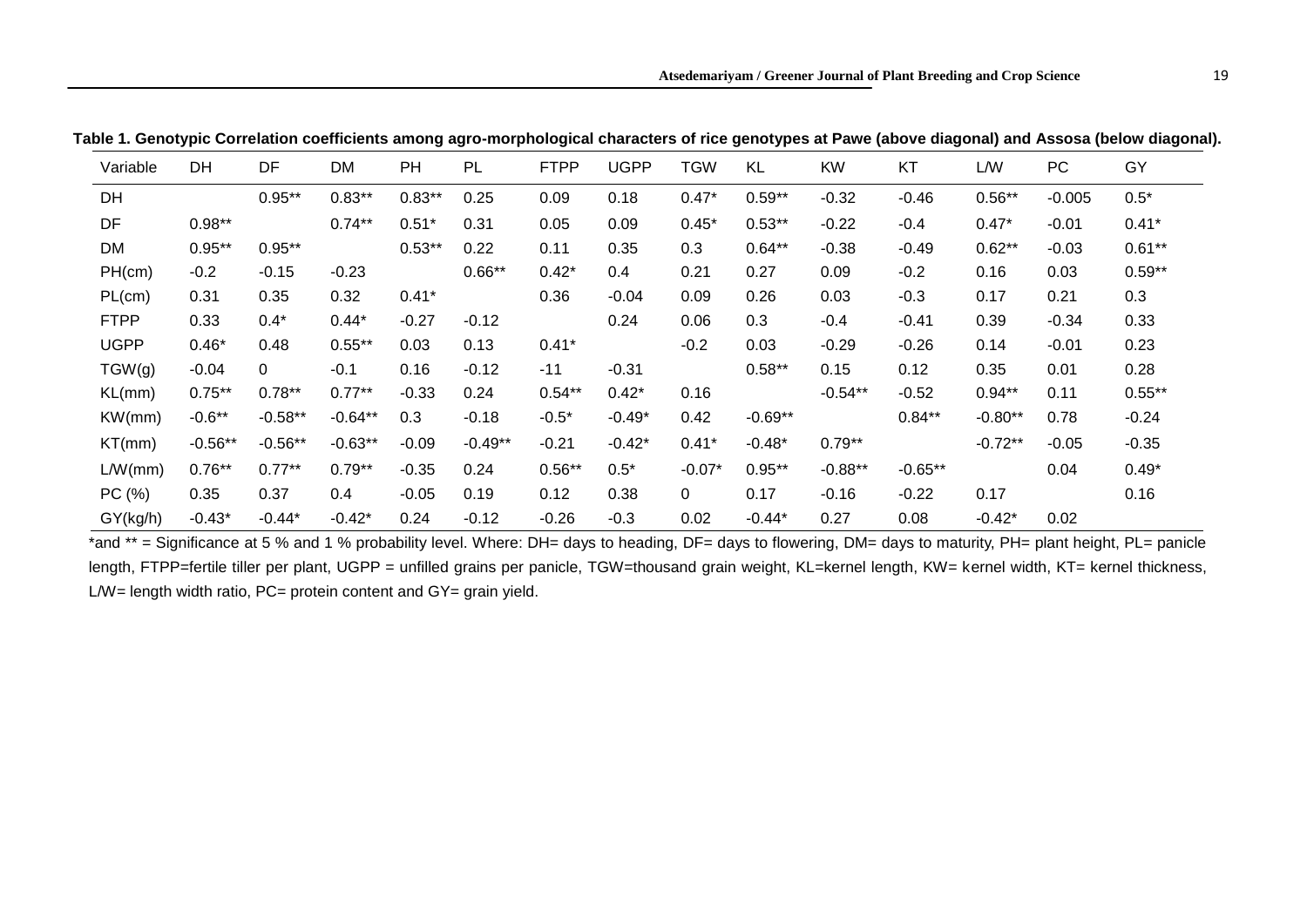At phenotypic level grain yield was highly significant and positively associated with plant height (rp=0.57), panicle length (rp=0.37), fertile tiller per plant (rp=0.33), kernel length (rp=0.51) and length width ratio (rp=0.45) at Pawe. The study also indicated a positive and significant (P< 0.05) phenotypic correlation for days to heading (rp=0.27) and numbers of unfilled grains per plant (rp=0.28). Similar results also reported by Kumar and Ravindrababu (2016) for plant height, panicle length and fertile tiller per plant; Fiyaz *et al.* (2011) also reported highly significant and positively association of grain yield with plant height. At Assosa, grain yield showed highly significant and significant positive phenotypic correlations with plant height (rp=0.44) and thousand grain weight (rp=0.29) respectively.

At Pawe, Plant height have highly significant and strong positive correlation with panicle length (rp=0.69), fertile tiller per plant (rp=0.41), unfilled grains per panicle (rp=0.35) and significant positive correlation with kernel length (rp=0.24) and thousand grain weight with a correlation coefficient of rp=0.26. Kumar and Ravindrababu (2016) also report plant height had

significant and positive phenotypic correlation with panicle length. At Assosa, The strongest phenotypic association was observed between kernel length and length width ratio (rp= 0.91) followed by days to maturity with days to heading ( $rp = 0.89$ ). Highly significant positive association among yield attributes indicates that, the increase in one trait will cause increase in the associated trait, which in turn will cause an increase in grain yield.

Generally, the values of genotypic correlation coefficients were higher than the corresponding phenotypic correlation coefficients for most of the traits. This suggests that there was inherent relationship between these traits. The positive association between all possible pair of traits suggested that the possibility of correlated response to selection so that with the improvement of one trait, there will be an improvement in the other positively correlated trait. Unlike positive correlation, negative correlation between two desirable traits may impede or makes it impossible to achieve the simultaneous improvement of those traits along with each other.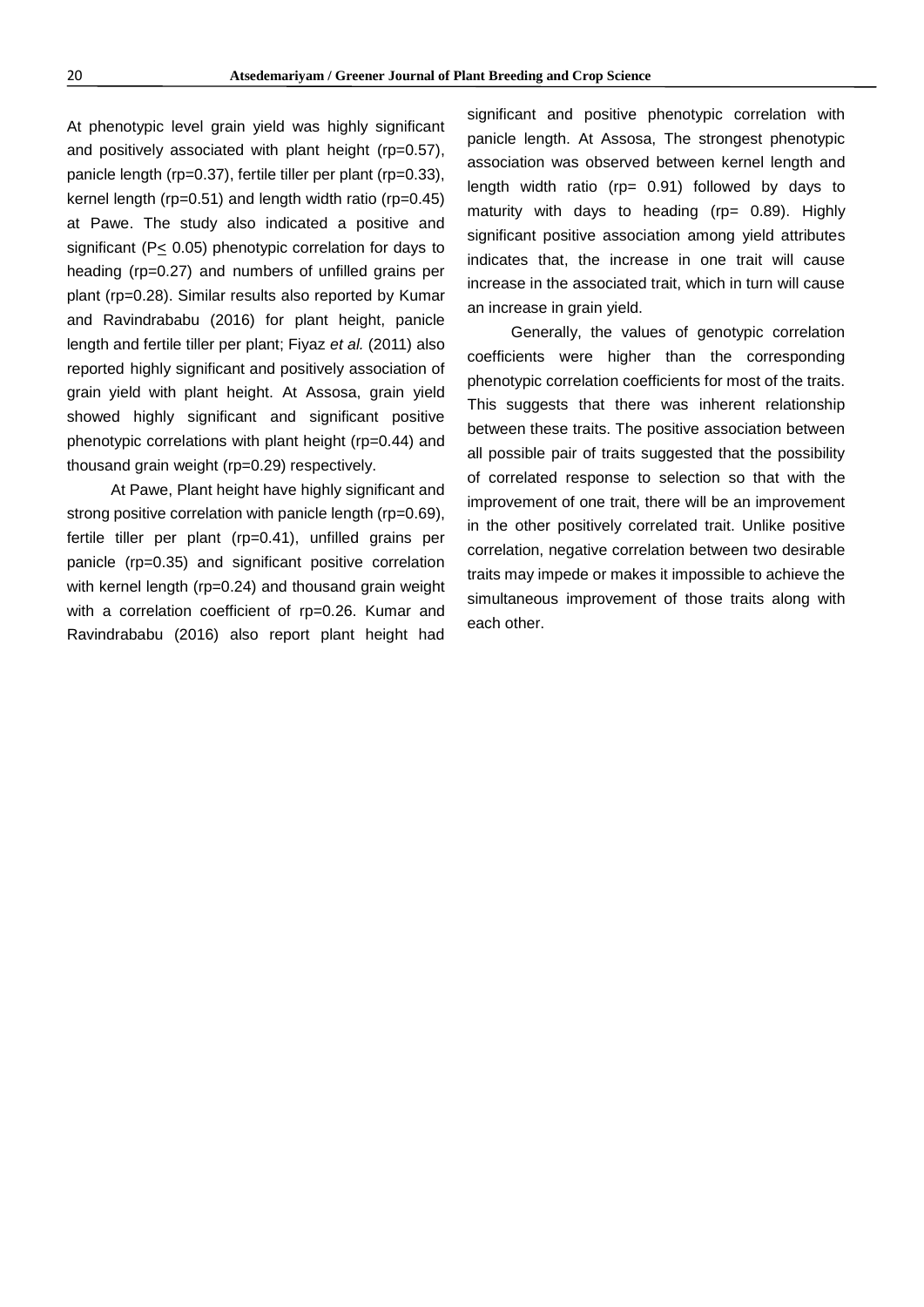| Table 2. Phenotypic correlation coefficients among agro-morphological characters of rice genotypes at Pawe (above diagonal) and Assosa (below diagonal). |  |  |
|----------------------------------------------------------------------------------------------------------------------------------------------------------|--|--|
|----------------------------------------------------------------------------------------------------------------------------------------------------------|--|--|

| Variable    | DH         | DF        | DM        | PH        | PL        | <b>FTPP</b> | <b>UGPP</b> | <b>TGW</b> | KL        | <b>KW</b> | KT        | L/W       | <b>PC</b> | GY        |
|-------------|------------|-----------|-----------|-----------|-----------|-------------|-------------|------------|-----------|-----------|-----------|-----------|-----------|-----------|
| DH          |            | $0.9**$   | $0.77***$ | 0.14      | 0.09      | 0.02        | 0.07        | 0.27       | $0.48**$  | $-0.28*$  | $-0.37**$ | $0.47**$  | 0.02      | $0.27*$   |
| DF          | $0.95**$   |           | $0.69**$  | 0.08      | 0.12      | $-0.03$     | $-0.03$     | 0.21       | $0.38**$  | $-0.2$    | $-0.32**$ | $0.36**$  | 0.04      | 0.17      |
| DM          | $0.89**$   | $0.87**$  |           | 0.09      | 0.07      | $-0.02$     | 0.1         | 0.17       | $0.44**$  | $-0.28*$  | $-0.34**$ | $0.43***$ | 0.01      | 0.23      |
| PH(cm)      | $-0.23$    | $-0.2$    | $-0.24$   |           | $0.69**$  | $0.41**$    | $0.35***$   | $0.26*$    | $0.24*$   | 0.09      | $-0.03$   | 0.13      | 0.04      | $0.57***$ |
| PL(cm)      | 0.22       | $0.27*$   | $0.24*$   | $0.37**$  |           | $0.39**$    | 0.12        | 0.16       | $0.26*$   | 0.06      | $-0.16$   | 0.17      | 0.15      | $0.37**$  |
| <b>FTPP</b> | 0.21       | 0.19      | $0.32**$  | $-0.03$   | $-0.13$   |             | $0.34***$   | 0.1        | $0.26*$   | $-0.26*$  | $-0.22$   | $0.31***$ | $-0.25*$  | $0.33**$  |
| <b>UGPP</b> | $0.38**$   | $0.40**$  | $0.46**$  | 0.11      | 0.06      | $0.32**$    |             | $-0.12$    | 0.05      | $-0.19$   | $-0.13$   | 0.12      | $-0.01$   | $0.28*$   |
| TGW(g)      | $-0.09$    | $-0.09$   | $-0.2$    | $0.35***$ | $-0.2$    | 0.000       | $-0.18$     |            | $0.46**$  | 0.14      | 0.05      | $0.27*$   | 0.05      | 0.24      |
| KL(mm)      | $0.68**$   | $0.68**$  | $0.69**$  | $-0.2$    | 0.18      | $0.32**$    | $0.35***$   | 0.14       |           | $-0.47**$ | $-0.39**$ | $0.92**$  | 0.1       | $0.51**$  |
| KW(mm)      | $-0.5***$  | $-0.46**$ | $-0.52**$ | 0.1       | $-0.13$   | $-0.38*$    | $-0.39**$   | $0.29*$    | $-0.5***$ |           | $0.74**$  | $-0.77**$ | 0.03      | $-0.17$   |
| KT(mm)      | $-0.56**$  | $-0.43**$ | $-0.51**$ | $-0.19$   | $-0.35**$ | $-0.16$     | $-0.38**$   | $0.24*$    | $-0.3*$   | $0.74***$ |           | $-0.61**$ | $-0.07$   | $-0.19$   |
| L/W(mm)     | $0.71**$   | $0.69**$  | $0.73**$  | $-0.18$   | 0.19      | $0.39**$    | $0.43**$    | $-0.05$    | $0.91**$  | $-0.81**$ | $-0.56**$ |           | 0.05      | $0.45**$  |
| PC (%)      | $0.29*$    | $0.32**$  | $0.36**$  | 0.01      | 0.16      | 0.06        | $0.34***$   | $-0.01$    | 0.14      | $-0.15$   | $-0.19$   | 0.16      |           | 0.15      |
| GY(kg/h)    | $-0.41***$ | $-0.39**$ | $-0.36**$ | $0.44**$  | 0.01      | $-0.11$     | $-0.17$     | $0.29*$    | $-0.27*$  | 0.2       | 0.05      | $-0.3*$   | 0.03      |           |

\*and \*\*, significant and highly significant, respectively. Where: DH= days to heading, DF= days to flowering, DM= days to maturity, PH= plant height, PL= panicle length, FTPP=fertile tiller per plant, UGPP = unfilled grains per panicle, TGW=thousand grain weight, KL=kernel length, KW= kernel width, KT= kernel thickens, L/W= length width ratio, PC= protein content and GY= grain yield.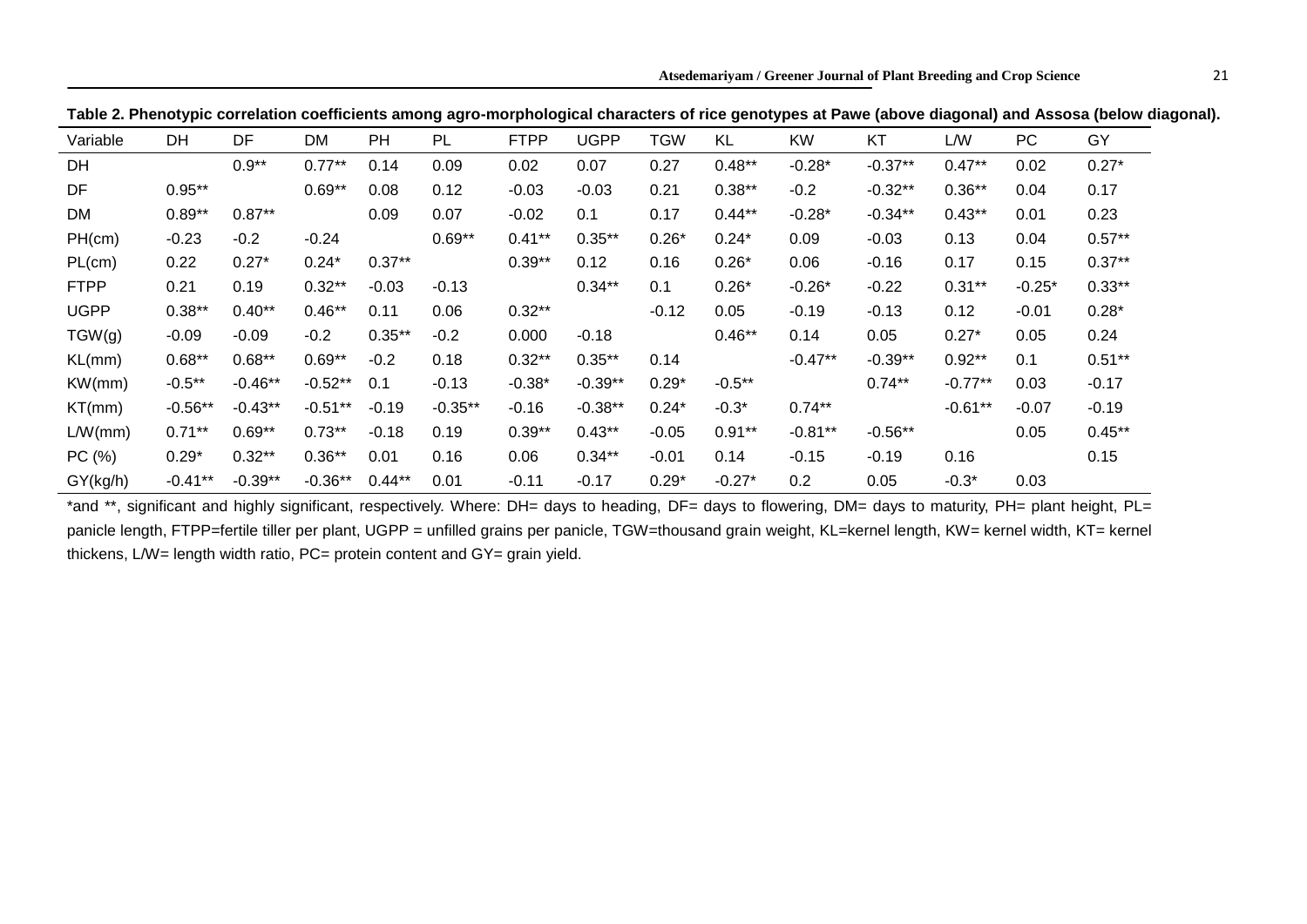#### **Path Coefficient Analysis**

The genotypic path coefficient analysis at Pawe revealed that days to maturity, plant height and length width ratio exerted highest positive direct effect on grain yield. Khare *et al.* (2014) also reported days to maturity and plant height exerted highest positive direct effect on grain yield. Length width ratio (9.548) had maximum positive direct effect on grain yield followed by plant height (0.961) and days to maturity (0.436) while kernel length had maximum negative direct effect on grain yield followed by days to heading and days to flowering. Days to heading, days to flowering and kernel length were positively correlated with grain yield but their direct effects were negative, indicating that indirect effects would be the cause of correlation. In this situation, the indirect causal factors were to be considered simultaneously for selection. Therefore, it would be better to consider the other traits that showed high indirect effect on grain yield. Abarshahr *et al.* (2011) also reported days to 50% flowering had negative direct effect on grain yield.

At Pawe, the phenotypic path analysis revealed that length width ratio exerted the highest positive direct effect on grain yield followed by plant height, fertile tiller per plant and unfilled grains per panicle

indicating that the selection for this character was likely to bring about an overall improvement in grain yield per plant directly. Kalyan *et al.* (2017) also reported Plant height had positive phenotypic direct effect on grain yield while the correlation of plant height with grain yield was positive and significant. At Assosa, Panicle length (0.45) had the highest positive direct effect at phenotypic level on grain yield. Days to heading, thousand grain weight, kernel thickens and length width ratio had maximum positive indirect effect through panicle length, however days to maturity, panicle length, unfilled grains per panicle, kernel length and kernel width had maximum negative indirect effect through this trait. Thousand grain weight had also the highest positive direct effect on grain yield.

Generally, path coefficient analysis is aimed to analyze and determine the traits having greater and true interrelationship with grain yield through partitioning of the correlation coefficient into direct and indirect effects. As a result of this, traits that exerted positive direct effect and positive and significant correlation with grain yield needs much attention in selection program. In addition to this, traits that showed considerable positive indirect effects via other traits should be considered simultaneously as indirect selection criteria for grain yield improvement.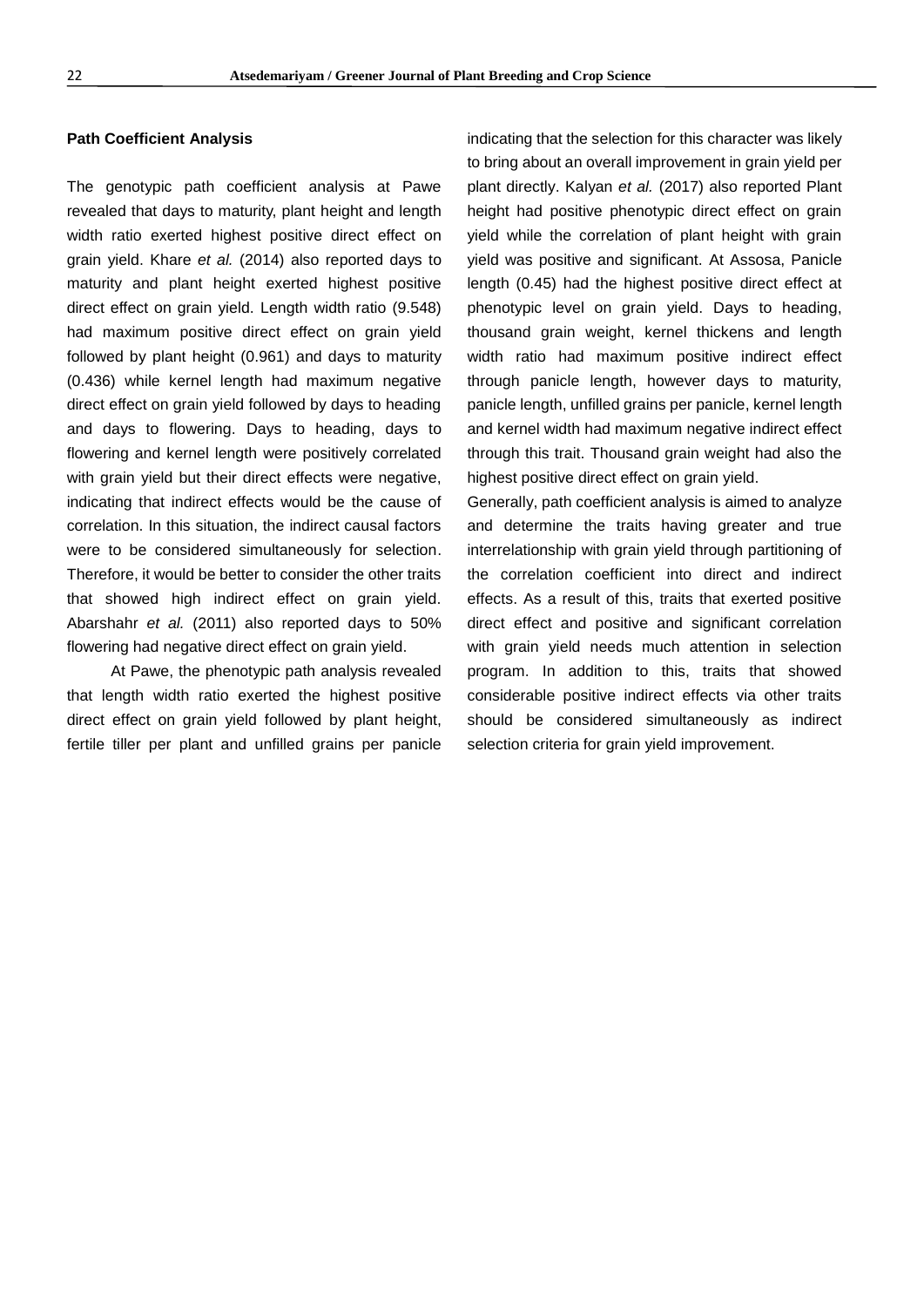**Table 3. Genotypic path analysis of the direct (bold) and indirect effects of yield related traits on grain yield of 23 rice genotypes at Pawe, 2017.**

| Trait     | DΗ       | DF       | DM    | PН    | KL       | L/W   | <b>PL</b> | <b>FTPP</b> | <b>JGPP</b> | TGW(g) | KW(mm)   | KT(mm)   | $PC(\%)$ | rg    |
|-----------|----------|----------|-------|-------|----------|-------|-----------|-------------|-------------|--------|----------|----------|----------|-------|
| DH        | $-0.353$ | $-0.075$ | 0.363 | 0.509 | $-3.945$ | 5.34  | $-0.121$  | 0.009       | $-0.063$    | 0.031  | $-1.141$ | $-0.051$ | $-0.002$ | 0.502 |
| DF        | $-0.335$ | $-0.078$ | 0.325 | 0.495 | $-3.516$ | 4.506 | $-0.151$  | 0.004       | $-0.032$    | 0.03   | $-0.786$ | $-0.045$ | $-0.004$ | 0.412 |
| <b>DM</b> | $-0.294$ | $-0.058$ | 0.436 | 0.508 | $-4.246$ | 5.896 | $-0.105$  | 0.01        | $-0.127$    | 0.02   | $-1.366$ | $-0.055$ | $-0.01$  | 0.608 |
| PH(cm)    | $-0.187$ | $-0.04$  | 0.23  | 0.961 | $-1.807$ | .509  | $-0.315$  | 0.038       | $-0.143$    | 0.014  | 0.341    | $-0.022$ | 0.011    | 0.59  |
| KL(mm)    | $-0.209$ | $-0.042$ | 0.279 | 0.261 | $-6.647$ | 8.928 | $-0.123$  | 0.028       | $-0.012$    | 0.038  | $-1.935$ | $-0.058$ | 0.038    | 0.547 |
| LM(mm)    | $-0.197$ | $-0.037$ | 0.269 | 0.152 | $-6.215$ | 9.548 | $-0.084$  | 0.035       | $-0.052$    | 0.023  | $-2.882$ | $-0.08$  | 0.014    | 0.495 |

**Table 4. Phenotypic path analysis of the direct (bold) and indirect effects of yield related traits on grain yield of 23 rice genotypes at Pawe, 2017.**

| Trait       | DH       | PH(cm) | PL(cm)   | <b>FTPP</b> | UGPP  | KL(mm)   | L/W(mm) | DF    | <b>DM</b> | TGW(q)   | KW(mm)   | KT(mm)   | PC(%)    | rp    |
|-------------|----------|--------|----------|-------------|-------|----------|---------|-------|-----------|----------|----------|----------|----------|-------|
| DH          | $-0.049$ | 0.074  | $-0.017$ | 0.002       | 0.002 | $-1.233$ | .993    | 0.001 | 0.036     | $-0.028$ | $-0.525$ | $-0.001$ | 0.003    | 0.259 |
| PH(cm)      | $-0.007$ | 0.534  | $-0.131$ | 0.034       | 0.020 | $-0.601$ | 0.563   | 0.000 | 0.004     | $-0.026$ | 0.175    | 0.000    | 0.006    | 0.570 |
| PL(cm)      | $-0.004$ | 0.369  | $-0.190$ | 0.032       | 0.007 | $-0.665$ | 0.700   | 0.000 | 0.003     | $-0.016$ | 0.115    | 0.000    | 0.024    | 0.374 |
| <b>FTPP</b> | $-0.001$ | 0.219  | $-0.075$ | 0.082       | 0.019 | $-0.654$ | 1.288   | 0.000 | $-0.001$  | $-0.010$ | $-0.497$ | $-0.001$ | -0.040   | 0.330 |
| <b>UGPP</b> | $-0.003$ | 0.187  | $-0.023$ | 0.028       | 0.057 | $-0.120$ | 0.498   | 0.000 | 0.004     | 0.012    | $-0.362$ | 0.000    | $-0.002$ | 0.276 |
| KL(mm)      | $-0.024$ | 0.126  | $-0.050$ | 0.021       | 0.003 | $-2.545$ | 3.884   | 0.000 | 0.020     | $-0.047$ | $-0.892$ | $-0.001$ | 0.016    | 0.512 |
| L/W(mm)     | $-0.023$ | 0.071  | $-0.032$ | 0.025       | 0.007 | $-2.346$ | 4.214   | 0.000 | 0.020     | $-0.028$ | -1.469   | $-0.002$ | 0.008    | 0.446 |

**Table 5. Phenotypic path analysis of the direct (bold) and indirect effects of yield related traits on grain yield of 23 rice genotypes at Assosa, 2017.**

| Trait  |      | TGW  | DΗ   | DF.      | DM.     | PL(cm)  | FTPP   | <b>UGPP</b> | KL(mm) | KW(mm) | KT(mm) | L/W(mm) | $PC(\%)$ | rp   |
|--------|------|------|------|----------|---------|---------|--------|-------------|--------|--------|--------|---------|----------|------|
| PL(cm) | 0.45 | 0.02 | 0.1  | $-0.001$ | $-0.1$  | $-0.06$ | 0.003  | $-0.01$     | -1.21  | $-0.4$ | 0.02   | .63     | -0.0001  | 0.44 |
| TGW(g) | 0.15 | 0.05 | 0.04 |          | $-0.08$ | 0.03    | 0.0002 | 0.02        | 0.85   | 1.18   | -0.02  | 0.43    | 0.0001   | 0.29 |

Where: DH= days to heading, DF= days to flowering, DM= days to maturity, PH= plant height, PL= panicle length, FTPP=fertile tiller per plant, UGPP = unfilled grains per panicle, TGW=thousand grain weight, KL=kernel length, KW= kernel width, KT= kernel thickens, L/W= length width ratio and PC= protein content. rg= genotypic correlation coefficient.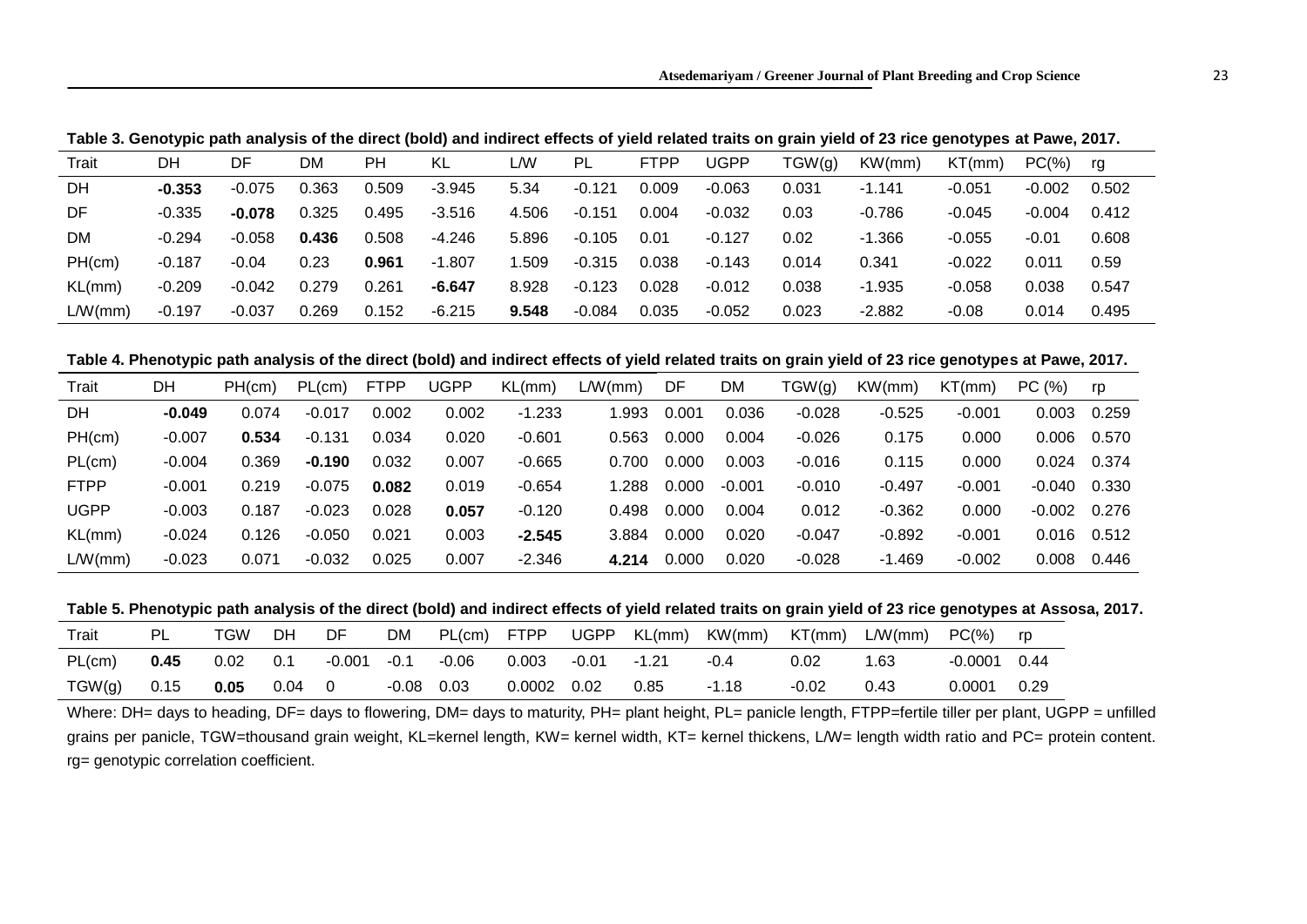# **CONCLUSION**

In conclusion, Grain yield exhibits the highly significant positive genotypic correlation with days to maturity (rg=0.61), kernel length (rg=0.55) and plant height (rg=0.59) at Pawe. At Assosa, there was no any yield related trait associate positively and significantly with grain yield at genotypic level. Path analysis revealed that plant height, fertile tiller per plant, unfilled grains per panicle, length width ratio at Pawe and panicle length and thousand grain weight at Assosa are the most important characters which could be used as selection criteria for effective improvement on grain yield. Therefore, it is suggested that preference should be given to these characters in the selection programme to isolate superior lines with genetic potentiality for higher yield in rice genotypes. Hence, the information generated from this study, rice breeder can be exploited for future rice breeding program. The study was also carried out for one season and at two locations. However, further evaluation of these breeding materials at more locations and year is advisable to confirm the promising results observed in the present study.

### **REFERENCES**

- Abarshahr, M., Rabiei, B. and Lahigi, H.S. 2011. Genetic variability, correlation and path analysis in rice under optimum and stress irrigation regimes. *Notulae Scientia Biologicae*, 3(4): 134-142.
- Azarpour E.2013. Path coefficient analysis for the yield components of rice cultivars in Iran under different nitrogen levels. *Journal of biotechnology and environmental science*, 3 (10): 24-30.
- Bagati, S., Singh, A. K., Salgotra, R.K., Bhardwaj, R., Sharma, M., Rai, S.K., and Bhat, A., 2016. Genetic Variability Heritability and Correlation Coefficients of Yield and its Component Traits in Basmati Rice (*Oryza sativa* L.). *SABRAO Journal of Breeding and Genetics*, 48 (4): 445-452.
- CSA (Central Statistical Agency).2017. Agricultura sample survey Report on area and Production of major crops. Central Statistical Agency of Ethiopia,

Addis Ababa, Ethiopia, *Statistical Bulletin* 584.

- Dewey, D.R.and.Lu, H. 1959. A correlation and path coefficient analysis of components of crested wheat grass seed production. Agronomic Journal, 51: 515-518
- Dogara, A.M. and Jumare, A.I., 2014. Origin, distribution and heading date in cultivated rice. *International Journal of Plant Biology*, *2*(1): 1008.
- Ekka, R.E., Sarawgi, A.K. and Kanwar, R.R. 2015. Genetic variability and inter-relationship analysis for various yield attributing and quality traits in traditional germplasm of rice (*Oryza sativa* L.). *Plant Archives*, 15(2): 637-645.
- EUCORD (European Cooperative for Rural Development). 2012. Rice sector development in East Africa, a desk study prepared for the Common fund for commodities.
- Fiyaz, A., Ramya, R., Chikkalingaiah, K.T., Ajay, B.C., Gireesh, C. and Kulkarni, R.S. 2011. Genetic variability, correlation and path co-efficient analysis studies in rice (*Oryza sativa* L.) under alkaline soil condition. Journal of plant breeding. 2 (4):531-537.
- Johnson, H.W., Robinson, H.F. and Comstock, R. E. 1955. Estimates of genetic and environmental variability in soybeans 1. *Agronomy journal* 47(7): 314-318.
- Kalyan, B., Krishna, K. V. R., and Rao, L. V. S. 2017. Correlation Coefficient Analysis for Yield and its Components in Rice (*Oryza sativa* L.) Genotypes, 6(7): 2425-2430.
- Khare, R., Singh, A.K., Eram, S. and Singh, P. K. 2015. Genetic variability, association and diversity analysis in upland Rice (*Oryza sativa* L). *SAARC Journal of Agriculture*,12(2), 40-51.
- Kumar, R., and Roy, R. 2015. Genetic variability, correlation and path coefficient analysis for yield and yield components in transplant aman rice (*OryzaSativa* L.). *BangldesheJournal of Botany*, 44(4): 529-535.
- Kumar, R.M., and Ravindrababu, V. 2016. Correlation between traits and path analysis co-efficient for grain yield and other components in direct seeded aerobic rice (Oryza sativa L.) *Journal of crop improvement,* 7(1):40-45.

Osman, K.A., Mustafa, A.M., Ali, F., Yonglain, Z. and